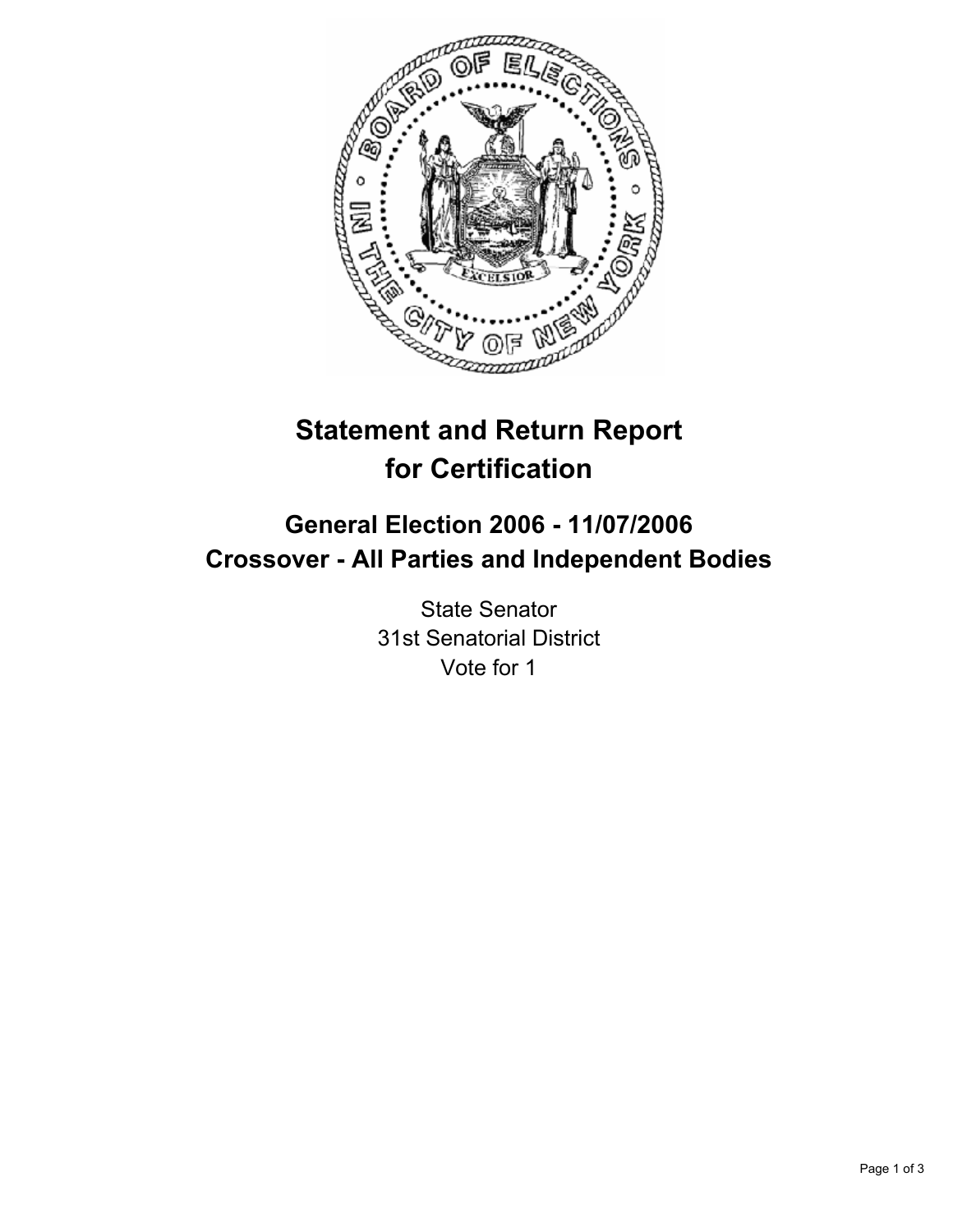

## **New York County**

| <b>PUBLIC COUNTER</b>                | 56,024 |
|--------------------------------------|--------|
| <b>EMERGENCY</b>                     | 37     |
| ABSENTEE/MILITARY                    | 1,197  |
| AFFIDAVIT                            | 1,595  |
| <b>Total Ballots</b>                 | 59,476 |
| STYLO A SAPASKIS (REPUBLICAN)        | 3,365  |
| ERIC SCHNEIDERMAN (DEMOCRATIC)       | 39,151 |
| ERIC SCHNEIDERMAN (WORKING FAMILIES) | 4,884  |
| CHARLES BARRON (WRITE-IN)            |        |
| HILLARY RODHAM CLINTON (WRITE-IN)    |        |
| <b>Total Votes</b>                   | 47,402 |
| Unrecorded                           | 12.074 |

### **Bronx County**

| PUBLIC COUNTER                       | 8,729 |
|--------------------------------------|-------|
| <b>EMERGENCY</b>                     |       |
| ABSENTEE/MILITARY                    | 406   |
| AFFIDAVIT                            | 187   |
| <b>Total Ballots</b>                 | 9,436 |
| STYLO A SAPASKIS (REPUBLICAN)        | 905   |
| ERIC SCHNEIDERMAN (DEMOCRATIC)       | 6,645 |
| ERIC SCHNEIDERMAN (WORKING FAMILIES) | 522   |
| <b>Total Votes</b>                   | 8,072 |
| Unrecorded                           | 1.364 |